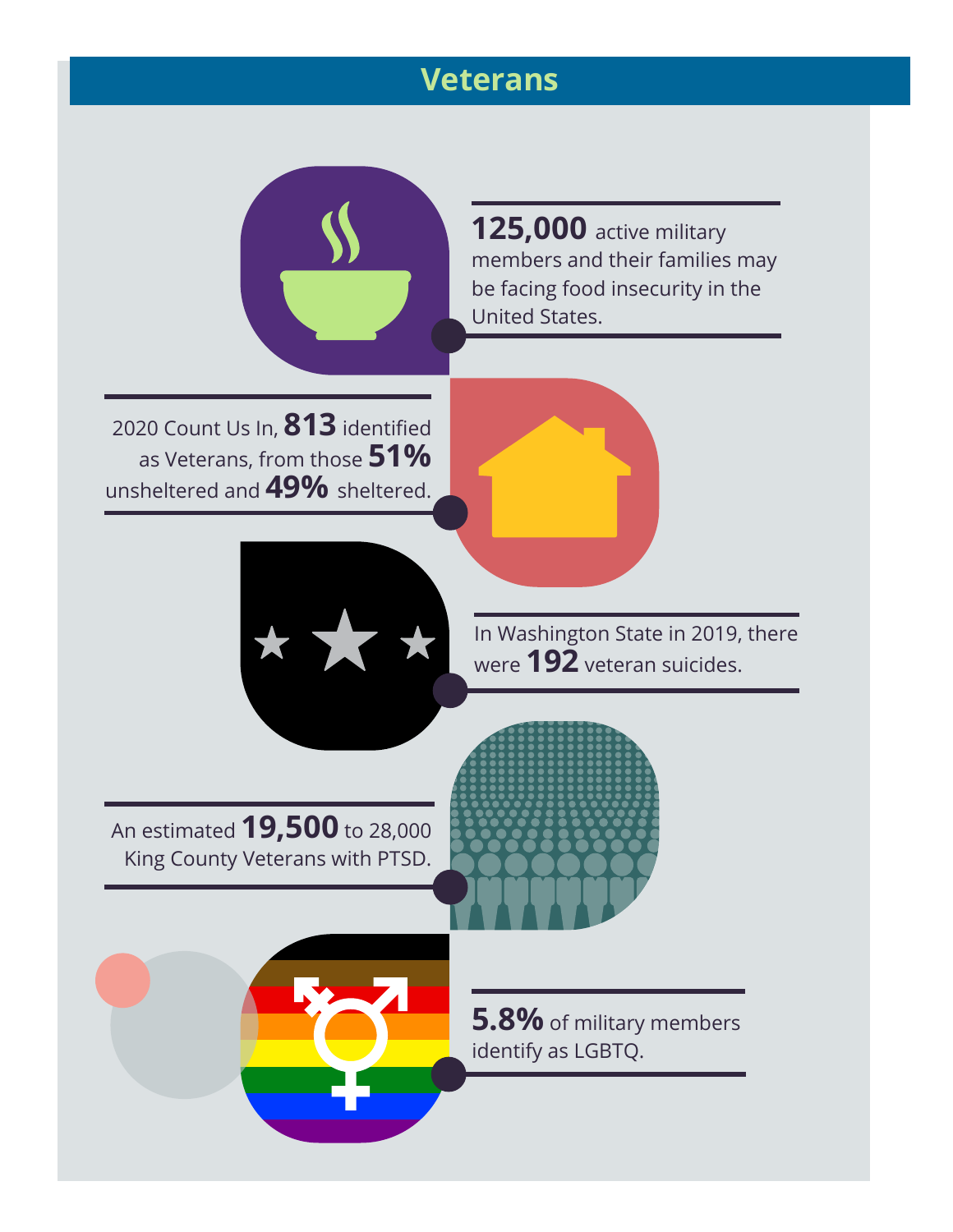# <span id="page-1-0"></span>Veterans

## Key Findings

- Due to the pandemic, many services for veterans, similar to other populations, had to be provided virtually, with social distance or with hybrid models. It became clear that a significant number of this population had no digital access or social supports to provide help in lieu of formal, in-person services.
- As a result of a focused countywide effort over the past years, the number of veterans experiencing homelessness in King County has decreased considerably.
- Behavioral services, substance use disorder treatment and services for military sexual trauma are particularly critical to have available in the community as sometimes veterans seek non-VA help with these issues.
- Though rates of veteran suicides have decreased slightly, this continues to be an issue.
- Affordable housing is one of the most frequently identified top needs among veterans by both veterans and providers.
- Ongoing partnerships between human service agencies and federal, state, and county veterans' programs are still needed to ensure that veterans are aware of the benefits to which they are entitled and get help in accessing these benefits when they are eligible. Navigators that assist with finding health care and other resources could be a model to provide a more comprehensive approach.

## Population Overview

Veterans are individuals of all genders who have served in one of the five branches of the military (Army, Navy, Marines, Coast Guard and Air Force) and also includes "citizen soldiers", those serving in the State National Guard or as part of the Services Reserve Components. Since the events of 9/11, more attention has been paid to the human service needs of veterans due to the high visibility of the wars in Afghanistan and Iraq although veterans from the Gulf War, Vietnam, and Korea also have a strong presence in the Puget Sound Region.

In 2020, 18.5 million individuals were veterans, accounting for about 7% of the civilian noninstitutional population age 18 and over. Of all veterans, 10% are women . Veterans are defined as individuals who have previously served on active duty in the U.S. Armed Forces and who were civilians at the time these data were collected. A higher percentage of the veteran population are male than that of the general population. The veteran population is also of an average age that is older than that of the general population. In part, this reflects the characteristics of veterans who served during World War II, the Korean War, and the Vietnam era, all of whom are now over 70 years old. Veterans who served during these wartime periods accounted for 37% (6.8 million) of the total veteran population in 2020. Forty-one percent of veterans (7.6 million) served during Gulf War era I (August 1990 to August 2001) or Gulf War era II (September 2001 to present). Twenty-two percent (4.1 million) served outside the designated wartime periods.<sup>[1](#page-9-0)</sup>

As of August 2021, there are 544,533 veterans in Washington State, about a 6% decrease compared to [2](#page-9-0)016.<sup>2</sup> The total number of veterans in King County has also been declining for more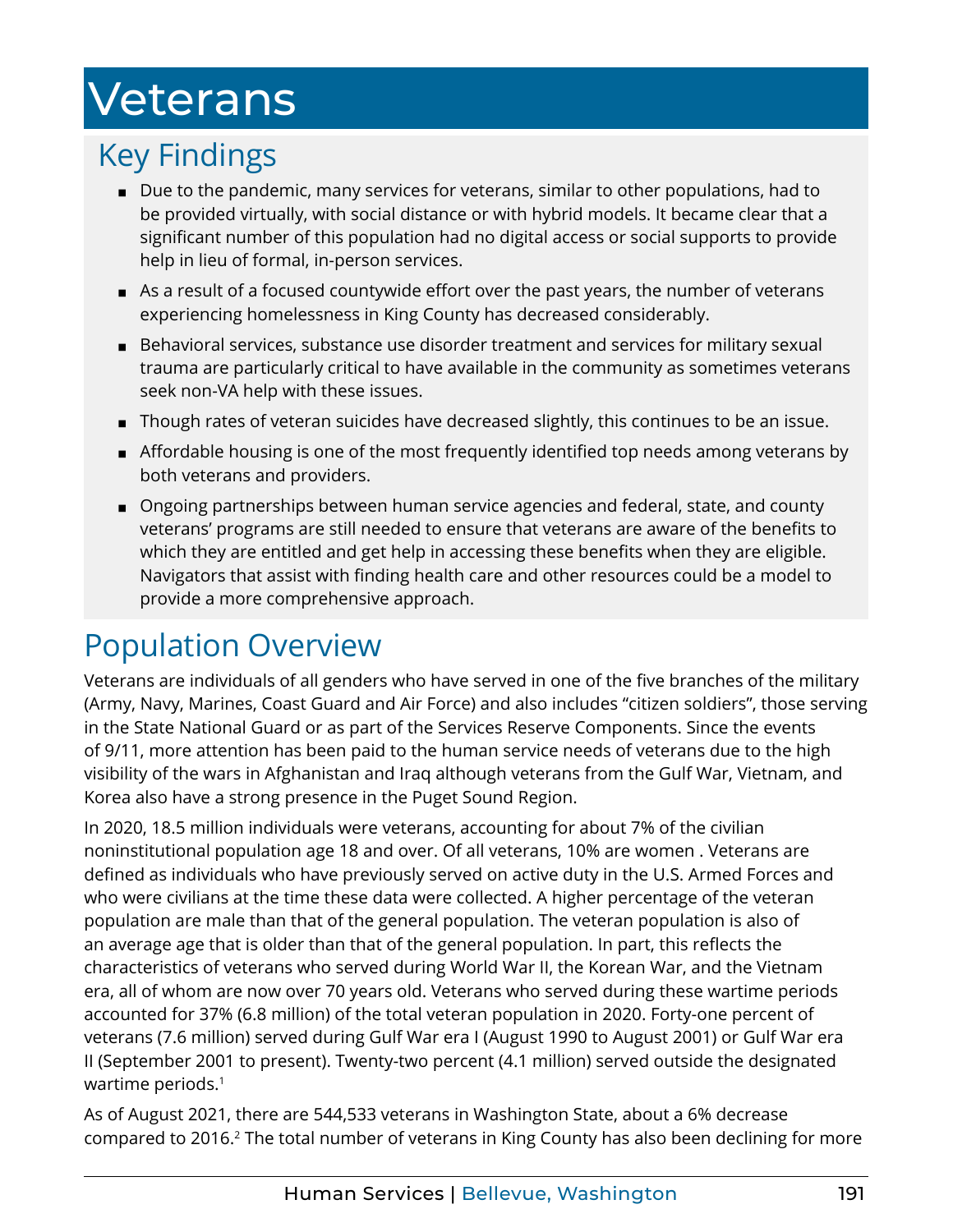<span id="page-2-0"></span>than a decade, since 2010 there has been over a 20% decrease. There are 106,581 veterans in King County; more than 65,000 vets are over the age of 55 (66%) and (9%) are 34 years of age and younger. About 5,100 veterans live in Bellevue, roughly 5% of all veterans in King County. [3](#page-9-0)

Beyond reductions in number of veterans, there are also demographic differences and changes. Women are the faster growing group; by 2043, women are expected to make up 16.3% of all living veterans nationally. Currently, there are more than 6,965 women veterans living in King County and 526 (10%) in Bellevue.<sup>4</sup> Nationally, male veterans are more likely to be White than their nonveteran counterparts. In contrast, female veterans are more likely to be people of color compared to their non-veteran counterparts. Veterans of all gender identities are less likely to be Hispanic than their non-veteran counterparts.<sup>5</sup> Figure 1 provides race and ethnicity data for both Bellevue and King County veterans.<sup>6</sup>

|                                  | <b>King County</b> | <b>Bellevue</b> |
|----------------------------------|--------------------|-----------------|
| American Indian/Alaska Native    | 774 (1%)           | 7(0%)           |
| Asian                            | 5,412 (5%)         | 387 (6%)        |
| <b>Black</b>                     | 7,358 (7%)         | 68 (1%)         |
| Native Hawaiian/Pacific Islander | 946 (1%)           | 94 (1%)         |
| White                            | 78,573 (78%)       | 4,461(86%)      |
| Multiple races                   | 3,533 (4%)         | 111 (2%)        |
| Some other race alone            | 1,382(1%)          | 431(1%)         |
| Hispanic/Latino (any race)       | 4,577 (5%)         | 66(1%)          |
| Total                            | 106,581            | 5,170           |

#### **Estimated Number of Veterans by Race and Ethnicity**

Figure 1 | 2015-2019 American Community Survey 5-year estimates (Table S2101)

In 2005, King County voters passed a Veterans and Human Services Levy (VHSL), which is collected through a property tax of .05% per \$1,000 of assessed valuation. These funds are split equally between services for veterans, military members and their families, and human services for vulnerable populations. In 2011, the Levy was renewed by 69% of voters for another six years, which generated about \$18 million annually. In November 2017, 68% of voters approved the Veterans, Seniors, and Human Services Levy (VSHSL), adding seniors to one of the groups to be served. The Levy will raise an estimated \$350 million between 2018 and 2023 for seniors, veterans, and vulnerable populations. In 2018, about 9% of clients served were from East King County.<sup>7</sup>

This chapter only provides information about goals 1 through 5 as they relate specifically to veterans. For a broader discussion of these areas, please see their respective chapters.

- Goal 1: Food to Eat and Roof Overhead
- Goal 2: Supportive Relationships within Families, Neighborhoods, and Communities
- Goal 3: A Safe Haven from All Forms of Violence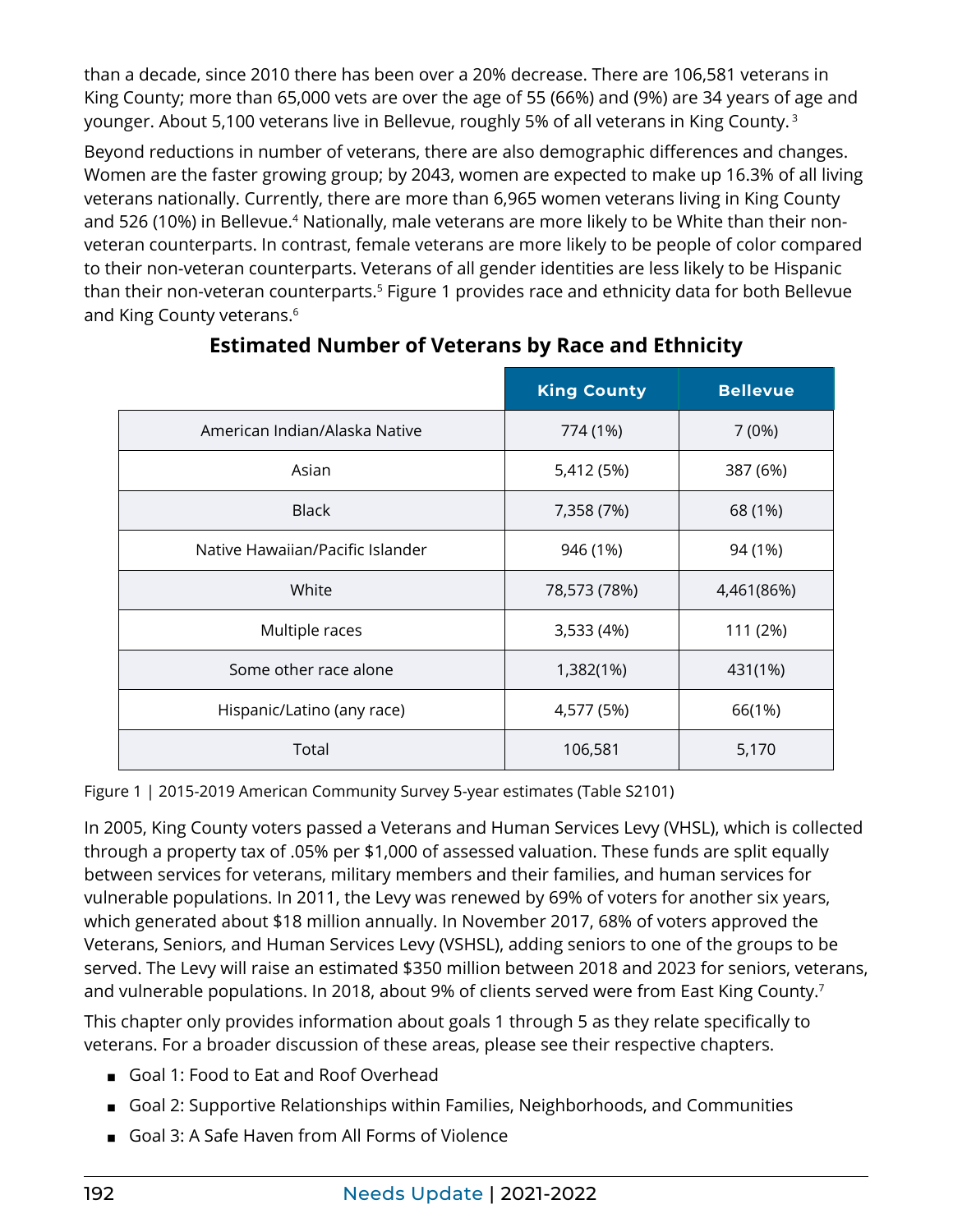- <span id="page-3-0"></span>■ Goal 4: Health Care to be as Physically and Mentally Fit as Possible
- Goal 5: Education and Job Skills to Help Individuals Reach their Full Potential

In addition to these goals, the following topics have been identified as important to this population:

Gay, Bisexual, Transgender, Lesbian, Queer, Intersex or Asexual Members of the Military

We recognize that disparate outcomes based on race exist regarding prevalence of and responses to the issues covered in this chapter. As part of the City's ongoing efforts to continue growing as a culturally competent and racially equitable organization and city, we have, when possible, highlighted racial disparities throughout this report, denoted by the phrase **Racial (In) Equity Data Point.**

While gender is a spectrum that includes transgender people and those who identify as neither male nor female, the sources referenced in this chapter reported data by male and female and did not report data encompassing the entire gender spectrum.

## **Goal 1: Food to Eat and a Roof Overhead**

- An estimated 813 individuals experiencing homelessness (7% of the total count population) in the 2020 Count Us In (formerly One Night Count) report identified as veterans. The Count was not conducted in 2021 due to the COVID-19 pandemic. This represents a downward trend that began in 2018; the number of veterans has fallen by 38% since 2017. Half of 2020's veterans were unsheltered (51%), while 49% were sheltered. Since 2017, 2021 has marked the highest sheltered rate for veterans of 51%. Of the veteran homeless population, about 80% are men, 57% white, 97% were non-Hispanic, and 92% were 25 and up. About 27% of the veterans experiencing homelessness reported that this was the first time that they were experiencing homelessness. Additionally, 11% of the veterans (compared to 17% of the non-veteran population) identified as LBTQIA+.
- **Racial (In) Equity Data Point**: Of the veterans included in the 2020 Count Us In data, Black, Indigenous, People of Color or multiple races represent 43% of the total, while in King County, 38% of the population is Black, Indigenous, People of Color or multiple races. [8](#page-9-0)
- Compared to other Count Us In survey respondents, veterans reported notably higher rates of living with Post-Traumatic Stress Disorder (PTSD) and similar rates of physical disabilities to the non-veteran population. Veterans had an overall rate of psychiatric or emotional conditions of 70%, and 55% report experiencing PTSD.
- Mental health and alcohol or drug use issues were the most frequently cited cause of homelessness by veterans (13% for each) followed by illness and medical problems (10%).<sup>[9](#page-9-0)</sup>
- The most critical needs for veterans mentioned in the providers survey include rental assistance and housing[.10](#page-9-0)
- King County Veterans Program launched the COVID-19 Veteran Rental and Mortgage Assistance Pilot program, investing over \$288,000 in

"Affordable housing is the number one need for veterans."

~Key informant interview

housing payments to support veterans and their families staying safely housed.<sup>[11](#page-9-0)</sup>

■ As many as 125,000 active military members and their families may be facing food insecurity in the United States. Some of the reasons cited are cost of living, other financial commitments, and limited income. Only 2% of active-duty service members qualify for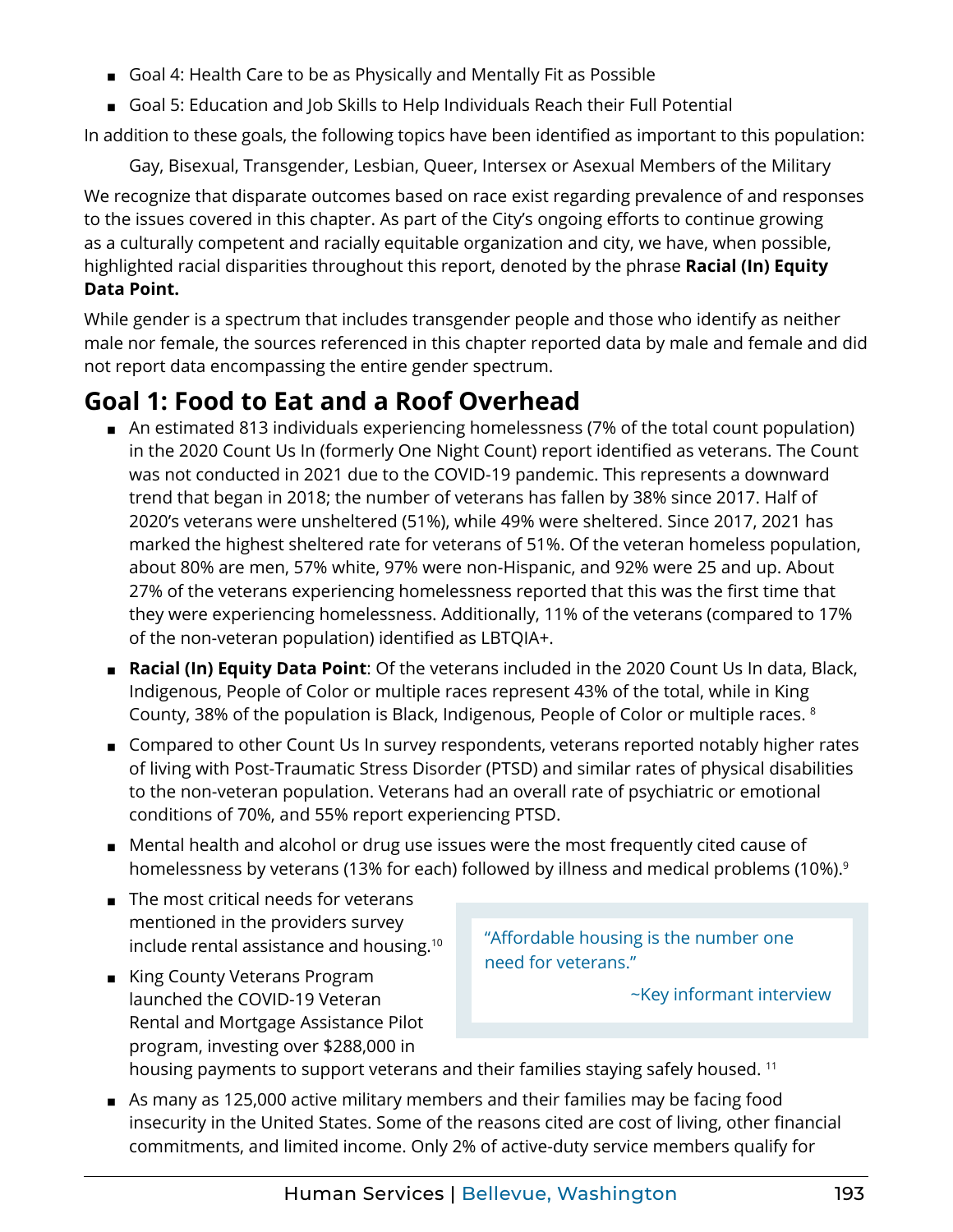<span id="page-4-0"></span>Supplemental Nutrition Assistance Program (SNAP) benefits, according to the USDA. But approximately 7% of military personnel and their families face food insecurity.<sup>[12](#page-9-0)</sup>

## **Goal 2: Supportive Relationships**

■ The number of veterans calling the Crisis Connections 2-1-1 Community Information Line for assistance increased in 2020 by 17% compared to 2018. The number of requests is higher from veterans living in South King County and Seattle, as shown in Figure 2. The share from East King County increased to10% compared to 6% in 2018. Of cities on the Eastside, Bellevue veterans had the highest number of calls (88).<sup>[13](#page-9-0)</sup>

| <b>REGION</b>        | <b>Total Veterans</b> | % of Requests by Region 2020 |
|----------------------|-----------------------|------------------------------|
| <b>East Total</b>    | 193                   | 10%                          |
| North Total          | 108                   | 5%                           |
| Seattle Total        | 748                   | 38%                          |
| South Total          | 930                   | 47%                          |
| Total 2-1-1 Requests | 1,985                 | 100%                         |

#### **Crisis Connection Calls**

Figure 2 | Source: Crisis Connections<sup>14</sup>

- There are a total of 5.5 million caregivers caring for former or current military personnel in the U.S. (1.1 million post 9/11). Nine in ten (96%) caregivers of veterans are women and 70% provide care to their spouse or partner. 30% of veterans' caregivers provide care for a duration of 10 years or more as compared to 15% of caregivers nationally. 88% report increased stress or anxiety as a result of caregiving, and 77% state sleep deprivation as an issue. [15](#page-9-0)
- Strategies funded through the VSHSL have increased awareness of the needs of families and dependents of soldiers and veterans. The Military Family Counseling Program provides nocost behavioral health counseling to families[.16](#page-9-0)
- Affordable legal services are important for veterans. King County Bar Association provides eviction legal assistance and Eastside Legal Assistance Program provides eviction prevention and legal counsel for civil legal issues.<sup>17</sup>
- Another one-stop call center for veterans was funded by the VSHSL and is operated by the Washington State Department of Veterans Affairs.[18](#page-9-0)

### **Goal 3: Safe Haven from All Forms of Violence**

■ There has been a trend toward more reports of sexual assault of military members, often reported when they leave the services and become veterans, ranging from unwanted sexual contact and harassment to rape. These are referred to as military sexual trauma or MST. In 2018, the most recent data available, about 6.2% of active duty women indicated experiencing a sexual assault in the year prior to being surveyed, a statistically significant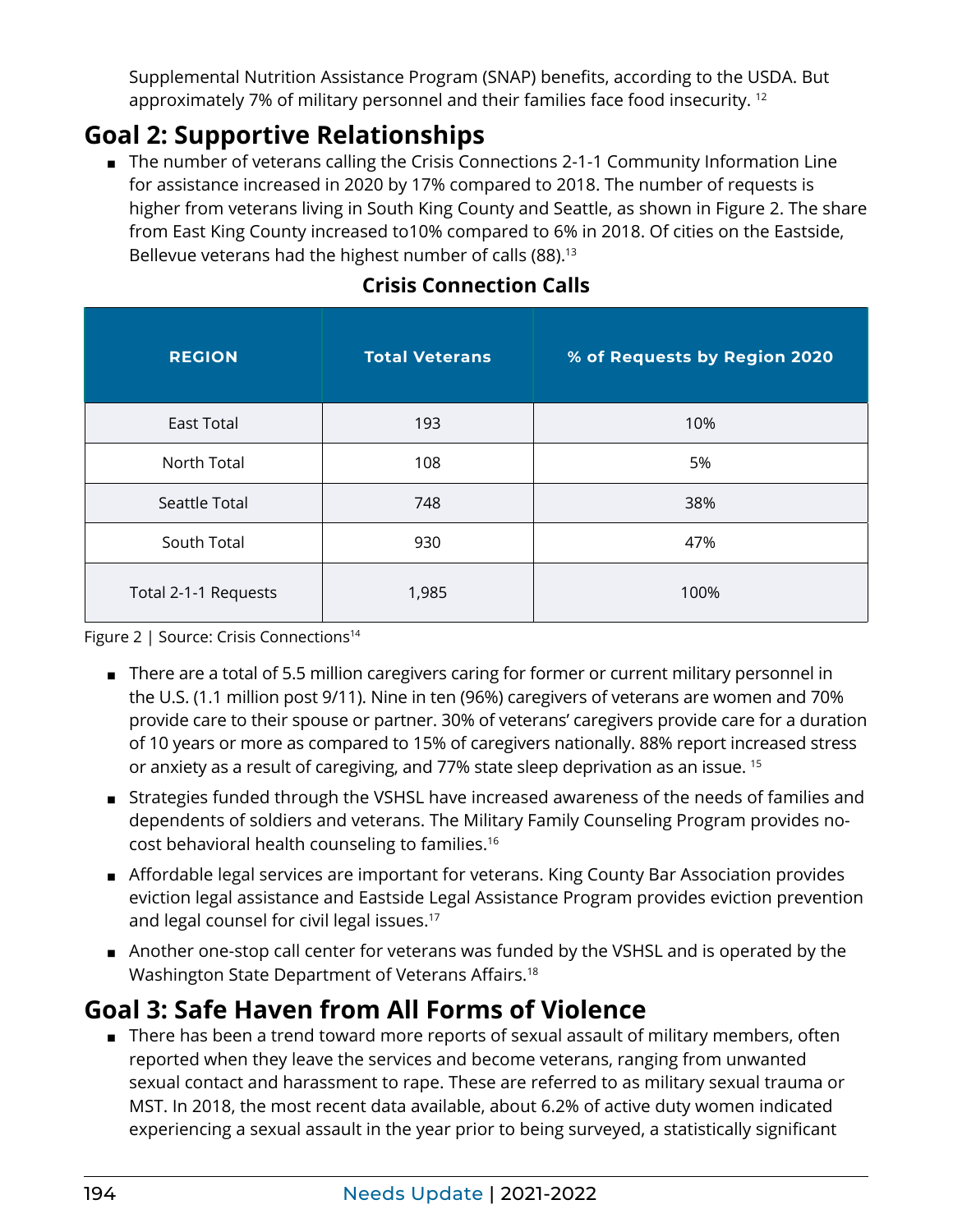<span id="page-5-0"></span>increase over 2016. The estimated prevalence rate men in active duty remained statistically unchanged at 0.7 percent. Using these rates, the Department of Defense estimates 20,500 Service members, representing about 13,000 women and 7,500 men, experienced some kind of unwanted sexual contact or penetrative sexual assault in 2018, up from approximately 14,900 in 2016[.19](#page-9-0)

- When national prevalence rates are applied to King County, as many as 7,900 veterans are potentially affected by MST. The 2019-2023 Implementation Plan for the King County VSHSL includes funds for a program operated by a non-profit to seek out and specialize in serving women and transgender veterans in King County.[20](#page-9-0)
- One of the top three challenges with transition from the military that women veterans identified was coping with mental health issues related to MST (25%). Through the Annual Warrior Survey, 44% of women warriors reported experiencing MST as a result of their service. This survey found that more warriors have had experiences often related to MST, with nearly 73% of women warriors reporting experiencing sexual assault or harassment while in the military.<sup>21</sup>
- Nationally, 10% of jail and prison inmates report having served in the military. King County statistics suggest that veterans make up about 2% to 3% of the inmate population at any given time. The Incarcerated Vet Reentry Service Program (funded by VSHSL and administered by the Washington Department of Veterans Affairs, WDVA) helps eligible vets and other military personnel within the King County misdemeanor jail system by providing legal counsel and services such as behavioral health and substance abuse treatment services.<sup>[22](#page-9-0)</sup>
- Seattle Veterans Treatment Court (established in 2011) and King County Regional Veterans Court (established in 2012) provide an opportunity for veterans to choose treatment for substance use disorder or receive other resources as an alternative to incarceration. The VSHSL provides a Court Clinician who screens veterans for these courts and helps guide? them through the process. Public Health Seattle & King County provides Jail Health Services, including a cognitive behavioral class. Between June 2018 and June 2019, 192 veterans were enrolled; 126 were referred to Behavioral Health services, and 130 were referred to education or employment services. Over half of all referrals result in actual participation in services.<sup>[23](#page-9-0)</sup>
- **Racial (In) Equity Data Point**: Black, Indigenous and People of Color or multiple races represent 50% the jail population in King County <sup>24</sup> while in King County, 38% of the population is Black, Indigenous, People of Color or multiple races. A segment of this population are veterans.[25](#page-10-0)

#### **Goal 4: Health Care to be as Physically and Mentally Fit as Possible**

■ Over the next twenty years, the number of veterans over age 65 in Washington State will remain stable, but there will likely be a sharp rise (35%) in veterans ages 85 and over. There will likely be increased demands for long-term care, including hospice and Alzheimer's care, supportive housing, behavioral health, and substance use treatment. The effects of this rapidly growing population are reflected in the fill levels of Washington Veterans' Homes, which have experienced occupancy rates between 95% and 100% for the last 10 years. These homes report that 95% of their residents do not have medical insurance and are not eligible for other health care, such as Medicaid, Medicare, and private health insurance. Currently, over 300 veterans live in these homes in Orting, Spokane, Port Orchard and Walla Walla, WA.<sup>[26](#page-10-0)</sup>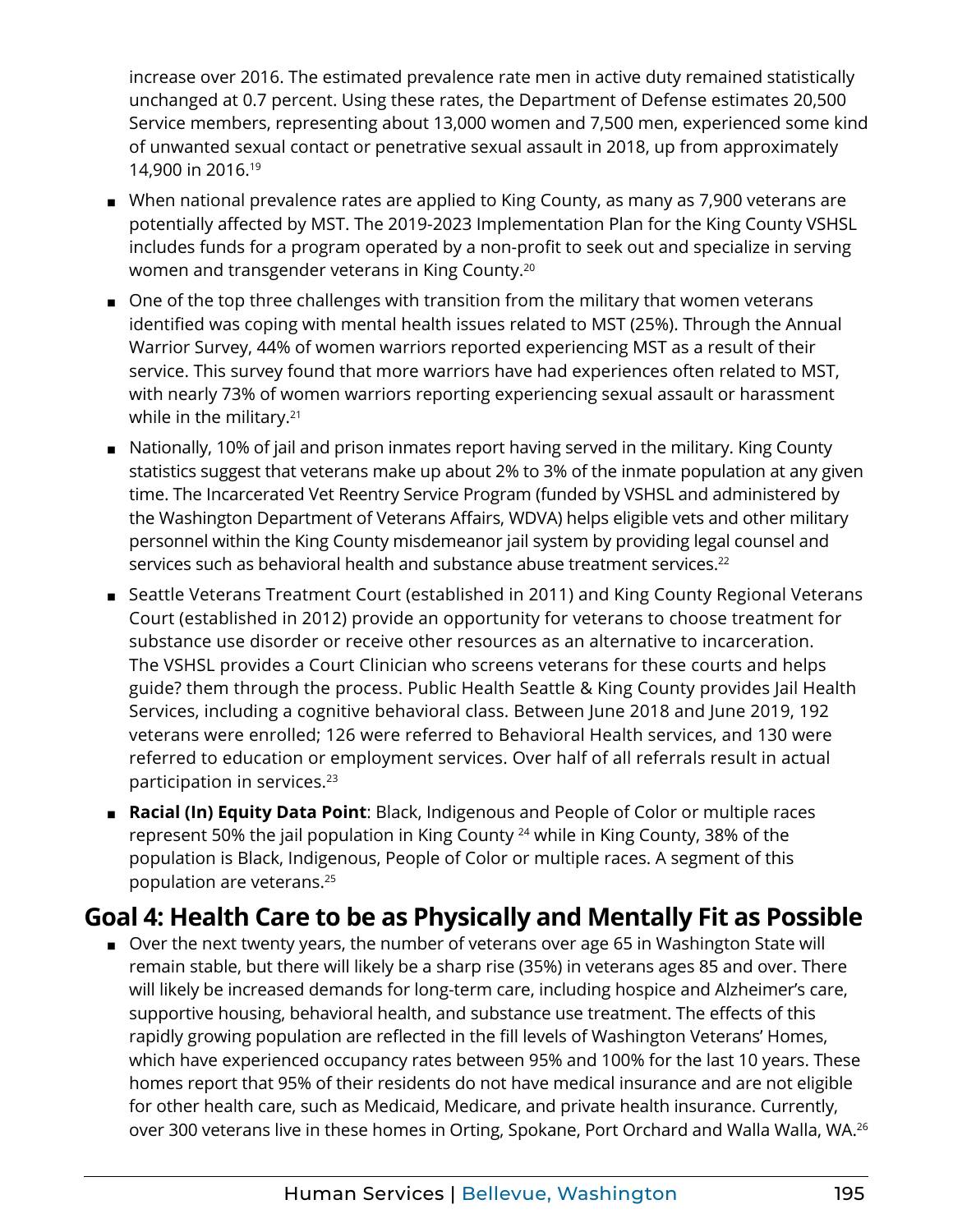<span id="page-6-0"></span>■ The emotional effects of serving in combat have been evident for veterans throughout history, but beginning with the Vietnam War, there has been more national awareness of the extent of the trauma on the veteran and their family. Post-Traumatic Stress Disorder (PTSD) and Traumatic Brain Injury (TBI) have emerged as two signature injuries of the Iraq and Afghanistan wars. PTSD is a severe reaction to trauma that includes hyper-alertness, nightmares, and depression. TBIs are head injuries which can result from combustive explosions that may result in concussions that may at first seem mild but can lead to symptoms that begin to appear up to three months after the event. TBIs can also be a

contributing cause of PTSD. The VA estimates up to 15% of Vietnam veterans, 11% to 20% of Operations Iraqi and Enduring Freedom veterans and 12% of Gulf War veterans experience PTSD.<sup>27</sup> There are an estimated 19,500 to 28,000 King County veterans who have PTSD from all war eras, and as many as half of them will not seek treatment from the VA or community organizations without assistance to overcome reluctance or institutional barriers. Untreated PTSD contributes to other issues such as high rates of chemical dependency, other behavioral and mental issues, divorce,

"Services such as health care, substance use disorder treatment and mental health services are in silos; they need to be more connected to be accessible to veterans and the general population as well."

~Key informant interview

"Many veterans are reporting more severe PTSD syndromes triggered by the recent events in Afghanistan, even Vietnam era veterans."

~Key informant interview

homelessness, and criminal justice system involvement.<sup>[28](#page-10-0)</sup>

- Of the 46,510 Americans who died from suicide in 2018, the most recent data available, 6,435 were veterans. This was not a significant difference compared to 2017. The annual total number of veteran suicide deaths increased by 36 from 2017 to 2018, an increase of 0.6% (from 6,399 in 2017 to 6,435 in 2018), while the veteran population fell by 1.5% (from 20.4 million to 20.1 million). From 2017 to 2018, the average number of veteran suicides per day rose from 17.5 to 17.6. This compares to 30.1 in 2016. While the average rate did rise slightly, there were positive trends related to VA healthcare and suicide prevention efforts overall. <sup>29</sup> In Washington State in 2019 there were 192 veteran suicides.<sup>[30](#page-10-0)</sup>
- Over half of provider survey respondents ask clients at intake about their veteran status, similar to previous years. The most critical needs for veterans mentioned are mental health services, rental assistance, and affordable housing.<sup>[31](#page-10-0)</sup>

#### **Goal 5: Education and Job Skills to Help Individuals Reach Their Full Potential**

■ Overall, veterans have lower rates of poverty than non-veterans but there are differences related to age and race among veteran groups.

**Racial (In)Equity Data Point:** White male veterans in 2017 had poverty rates of 5.5% compared to 10.9% for Black/African American male veterans. Poverty rates for veterans between the ages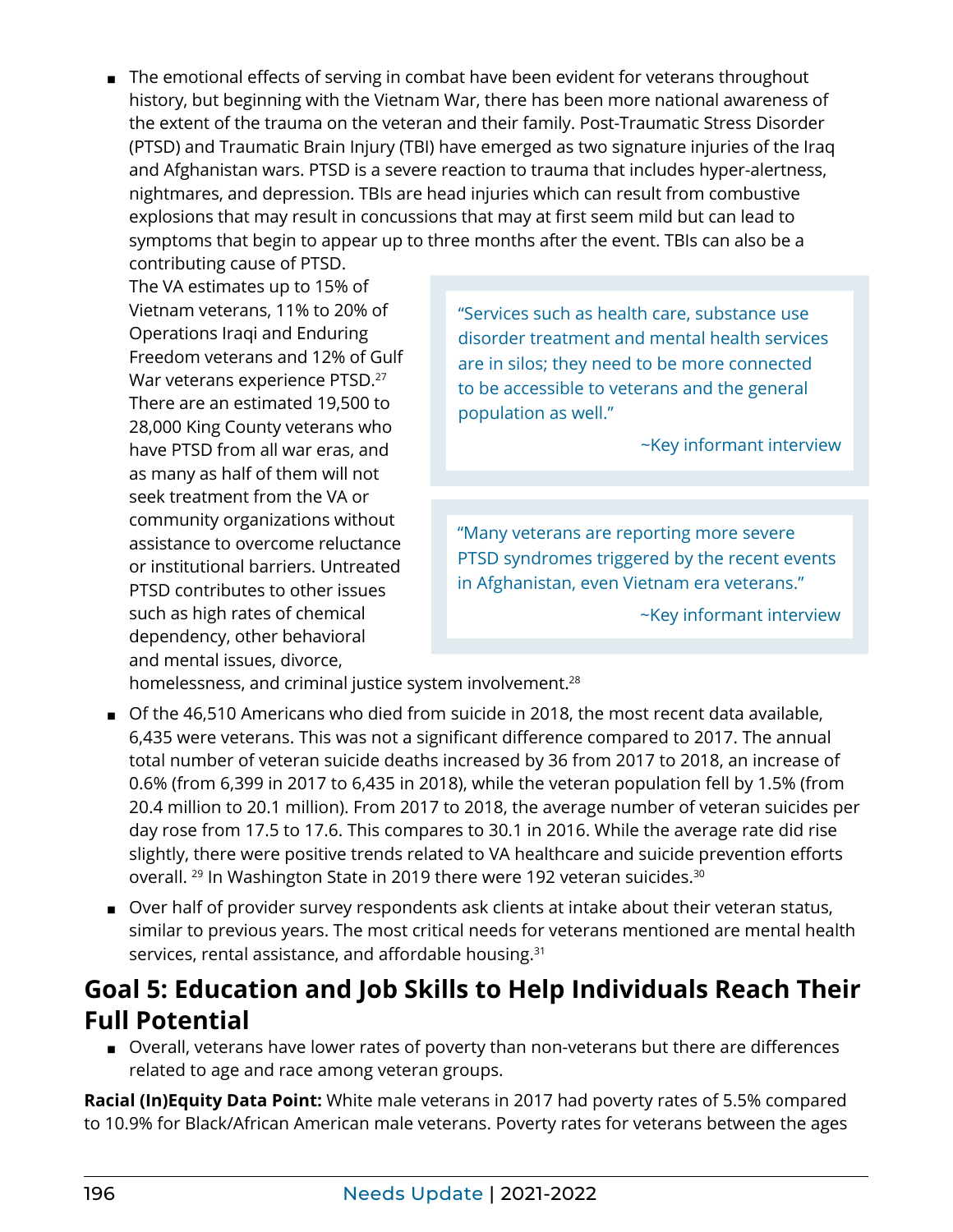<span id="page-7-0"></span>of 17 and 34 are higher than all other age groups of veterans except for men 55 to 64 years old. Veteran poverty in 2017 was highest in Puerto Rico, District of Columbia, and West Virginia[.32](#page-10-0)

- Employment providing a living wage is a key need for many veterans as they are leaving the military.
- The unemployment rate for veterans who served on active duty in the U.S. Armed Forces at any time since September 2001, a group referred to as Gulf War-era II veterans, rose to 7.3 percent in 2020, as of March 2021. The jobless rate for all veterans increased to 6.5% in 2020. These increases reflect the effect of the coronavirus (COVID-19) pandemic on the labor market.<sup>[33](#page-10-0)</sup>

**Racial (In)Equity Data Point:** As Figure 3 shows, national figures reveal that veterans of color sometimes have higher rates of unemployment.<sup>34</sup>



#### **Unemployment Rates of U.S. Military Veterans: 2018 Annual Average**

Figure 3 | U. S. Bureau of Labor Statistics.

- In King County, the local unemployment rate for veterans is 4.4% (about 1,900 veterans), slightly higher than rate for the non-veteran population (4.2%). In Bellevue, the veteran unemployment rate is 2.5% (about 50 veterans), slightly lower than non-veteran population (3.5%).<sup>[35](#page-10-0)</sup>
- Several resources focused on employment training and education for veterans are located throughout King County. WorkSource offices in Shoreline, Redmond, Renton, and Seattle offer specialized services. Bellevue College has a Veterans Conservation Corps (Vet Corps) member on-site to help veterans navigate systems needed to adjust from military to college life. Vet Corps members also assist with training and job placement opportunities.<sup>[36](#page-10-0)</sup>
- The King County Department of Human Resources' Vets 4 HIRE Program supports veterans in making a successful transition from military to civilian employment and provides a pipeline of skilled veteran talent for positions within King County. Due to the pandemic, hiring was slower in 2020 than in previous years.<sup>[37](#page-10-0)</sup>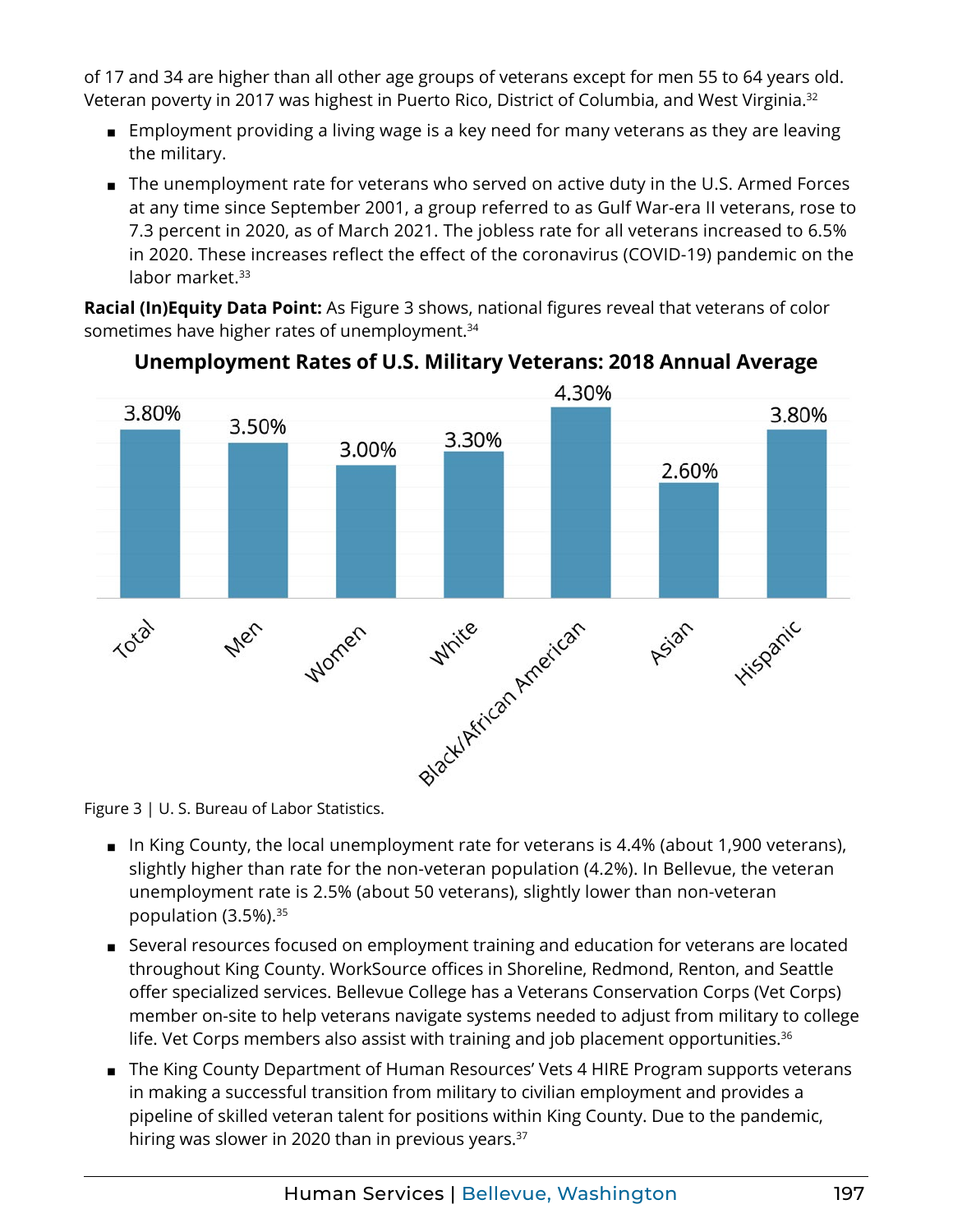## <span id="page-8-0"></span>Additional Issues for Consideration

### **Lesbian, Gay, Bisexual, Transgender, Queer+ (LGBTQ+) Members of the Military**

- In a national survey, 5.8% of service members identified as lesbian, gay, or bisexual. Among the male services members, 1.9% identified as gay and 2.0% identified as bisexual. Among female services members, 7.0% identified as lesbian and 9.1% identified as bisexual. In this survey, 0.6% identified as transgender, which is identical to that of the US adult population. The survey found that although military members that identify as LBGTQ are a small portion of the population, there are disparities in their experiences of bias that indicate they have special health care needs that should be monitored and addressed[.38](#page-10-0)
- It is estimated that more than 134,000 veterans are transgender and about 15,000 trans people currently serve in the military. Support for transgender people in the military has improved, but many still face barriers related to confidentiality of their military records and receiving coverage for medical procedures[.39](#page-10-0)
- The US Department of Veterans Affairs announced in 2021 that it will begin the process to expand health care services available to transgender veterans to include gender confirmation surgery.[40](#page-10-0)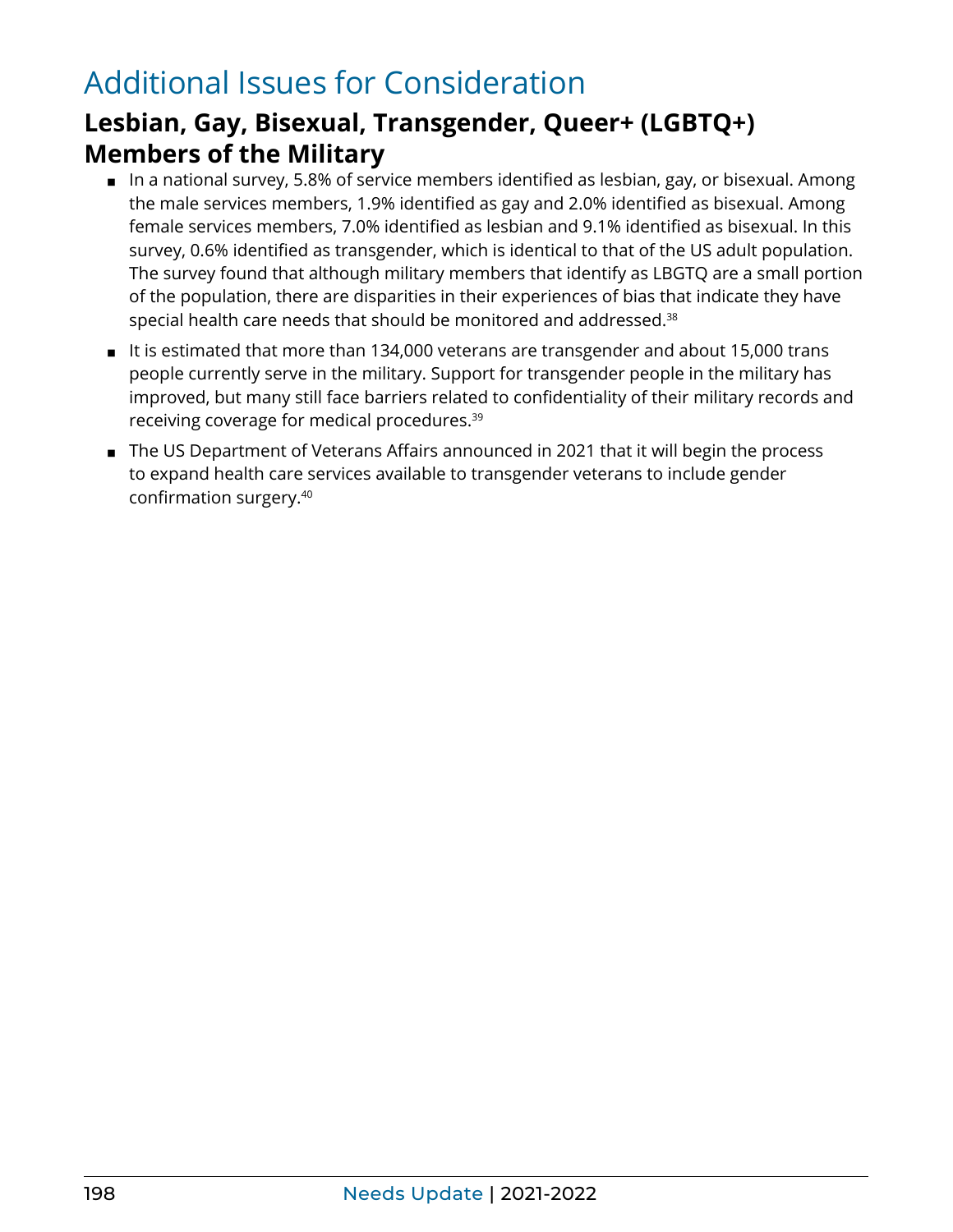#### <span id="page-9-0"></span>**Endnotes**

- [1](#page-1-0) United States Bureau of Labor Statistics. (2021). Retrieved September 28, 2021, from **[https://www.bls.](https://www.bls.gov/news.release/vet.nr0.htm) [gov/news.release/vet.nr0.htm](https://www.bls.gov/news.release/vet.nr0.htm)**
- [2](#page-1-0) WA. State Department of Veterans Affairs. (n.d.). Retrieved August 22, 2021, from **[https://www.dva.](https://www.dva.wa.gov/aboutwdva) [wa.gov/aboutwdva](https://www.dva.wa.gov/aboutwdva)**
- [3](#page-2-0) United States Census Bureau. (n.d.) Table S2101: Veteran Status (2015-2019 American Community Survey estimates) Retrieved October 6, 2021, from **<https://data.census.gov>**
- [4](#page-2-0) K. Nesse (City of Bellevue), personal communication, September 20, 2021
- [5](#page-2-0) National Center for Veterans Analysis and Statistics (NCVAS). (n.d.) Profile of Veterans: 2017 [PDF file]. Retrieved August 26, 2019, from: **[https://www.va.gov/vetdata/docs/QuickFacts/2017\\_Veterans\\_](https://www.va.gov/vetdata/docs/QuickFacts/2017_Veterans_Profile_Fact_Sheet.PDF) [Profile\\_Fact\\_Sheet.PDF](https://www.va.gov/vetdata/docs/QuickFacts/2017_Veterans_Profile_Fact_Sheet.PDF)**
- [6](#page-2-0) United States Census Bureau. (n.d.). Table S2101: Veteran status (2015-2019 American Community Survey 5-year estimates). Retrieved October 6, 2021, from **<https://data.census.gov>**
- [7](#page-2-0) King County Department of Community and Human Services. (2020). 2021 VSHSL Annual Report [PDF File]. Retrieved October 6, 2021from **[https://kingcounty.gov/depts/community-human-services/](https://kingcounty.gov/depts/community-human-services/initiatives/levy.aspx) [initiatives/levy.aspx](https://kingcounty.gov/depts/community-human-services/initiatives/levy.aspx)**
- [8](#page-3-0) United States Census Bureau. (n.d) Retrieved October 20, 2021, from **[https://www.census.gov/](https://www.census.gov/quickfacts/fact/table/kingcountywashington,WA/PST045219) [quickfacts/fact/table/kingcountywashington,WA/PST045219](https://www.census.gov/quickfacts/fact/table/kingcountywashington,WA/PST045219)**
- [9](#page-3-0) Applied Survey Research. (2020). Seattle/King County Point-In-time Count of Persons Experiencing Homelessness 2020 [PDF File]. Retrieved August 29, 2021, from **[https://kcrha.org/wp-content/](https://kcrha.org/wp-content/uploads/2020/07/Count-Us-In-2020-Final_7.29.2020.pdf) [uploads/2020/07/Count-Us-In-2020-Final\\_7.29.2020.pdf](https://kcrha.org/wp-content/uploads/2020/07/Count-Us-In-2020-Final_7.29.2020.pdf)**
- [10](#page-3-0) Respondents, provider survey, 2021
- [11](#page-3-0) King County Department of Community and Human Services (2021) 2020 Veterans, Seniors and Human Services Levy Annual Report. Retrieved September 27, 2021, at **[https://www.kingcounty.gov//](https://www.kingcounty.gov//storymap.arcgis.com/collections) [storymap.arcgis.com/collections](https://www.kingcounty.gov//storymap.arcgis.com/collections)**
- [12](#page-4-0) Feeding America. (2021). Retrieved October 20, 2021, from **[https://feedingamerica.org/hunger](https://feedingamerica.org/hunger-blog3-facts-you-should-know)[blog3-facts-you-should](https://feedingamerica.org/hunger-blog3-facts-you-should-know)-know**-about-military-hunger
- [13](#page-4-0) M. Hager (Crisis Connections), personal communication, September 20, 2021
- [14](#page-4-0) Crisis Connections, personal communication, September 20,2021
- [15](#page-4-0) Family Caregiver Alliance. (2021). Retrieved October 20, 2021, from

**<https://www.caregiver.org/resource/caregiver-statistics-demographics/>**

- [16](#page-4-0) King County Department of Community and Human Services. (2021).
- [17](#page-4-0) King County Department of Community and Human Services. (2021).
- [18](#page-4-0) King County Department of Community and Human Services. (2021).
- [19](#page-5-0) Department of Defense. (2018). Department of Defense Annual Report on Sexual Assault in the Military. Retrieved September 11, 2019, from **[https://www.sapr.mil/sites/default/files/DoD](https://www.sapr.mil/sites/default/files/DoD_Annual_Report_on_Sexual_Assault_in_the_Military.pdf)\_Annual\_ [Report\\_on\\_Sexual\\_Assault\\_in\\_the\\_Military.pdf](https://www.sapr.mil/sites/default/files/DoD_Annual_Report_on_Sexual_Assault_in_the_Military.pdf)**
- [20](#page-5-0) King County Department of Community and Human Services. (2021).
- [21](#page-5-0) Women's Warrior Initiative Report. (2021). Retrieved October 20, 2021, from **[https://www.](https://www.woundedwarriorproject.org/) [woundedwarriorproject.org/](https://www.woundedwarriorproject.org/)**
- [22](#page-5-0) King County Department of Community and Human Services. (2021).
- [23](#page-5-0) King County Department of Community and Human Services. (2021).